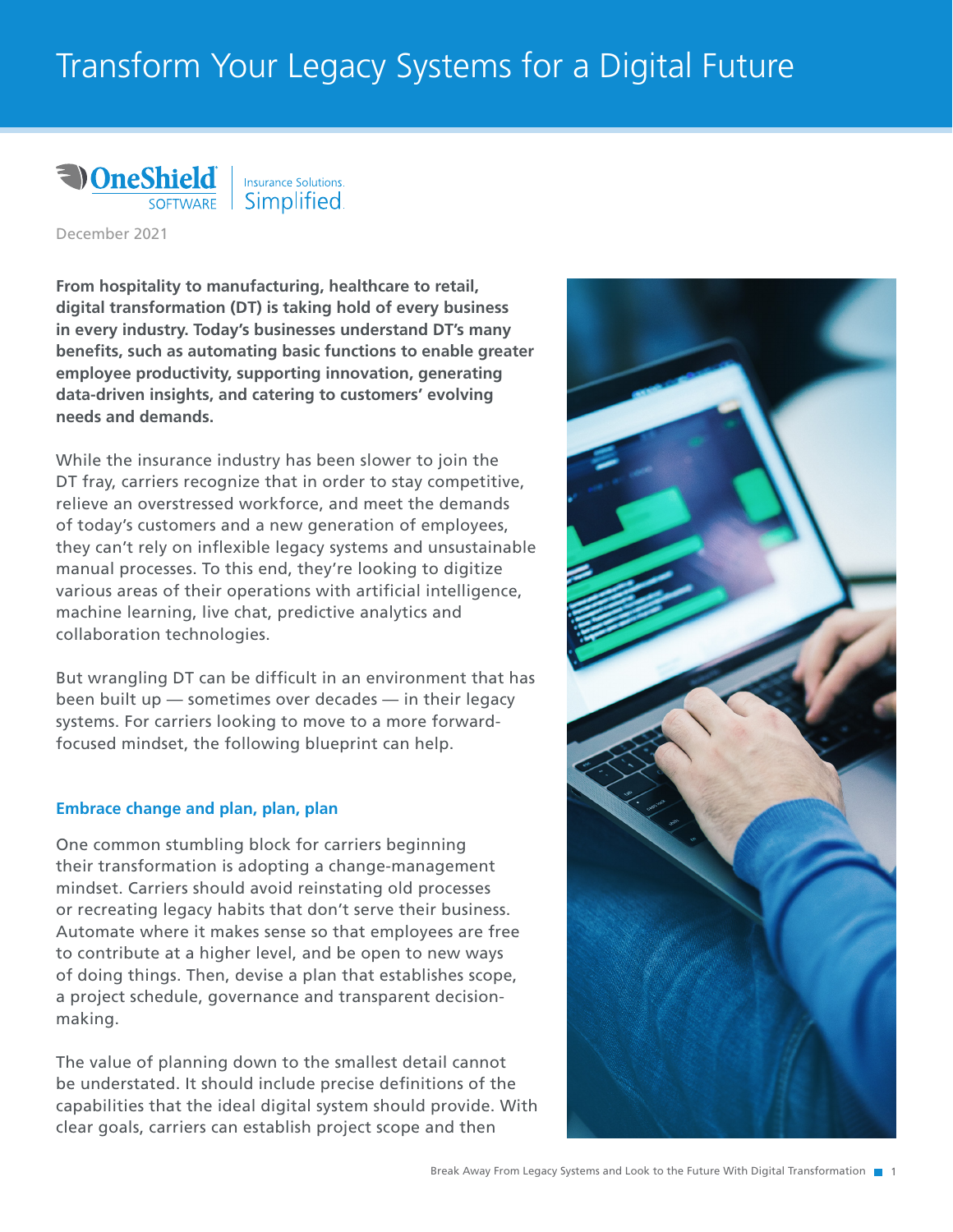work backward to gather requirements and understand impacts to their existing IT architecture and user workflows.

In addition, carriers must look at DT as a journey — meaning, carriers shouldn't feel pressure to change everything at once and start from scratch. For example, a carrier might not want to disrupt a legacy portal system that works for its current agents; however, a forward-thinking carrier understands that new hires down the road will expect a digitized system. Therefore, the carrier should invest in backend technology that can plug into their legacy system with the idea that it will be updated down the line.

It's easy to veer off the plan in a large initiative like this, so make sure to develop a working team that includes SMEs within the carrier business as well as the technology vendor's project manager and developers. A team like this ensures the project stays on track and finishes within the timeframe outlined.



As part of their plan, carriers must establish an MVP – minimum viable product<br>
— early on. Carriers need an MVP to get to market on day one and gain<br>
momentum for their entire transformation. This includes ensuring only m – early on. Carriers need an MVP to get to market on day one and gain momentum for their entire transformation. This includes ensuring only missioncritical, go-to-market necessities are launched first so that the new system can get up and running while other capabilities are completed. The approach allows

for QA tests and fixes for core functions and provides internal and external users time to embrace the change.

Satyajit Nashikkar Chief Customer Success Officer, OneShield

#### **Establish an MVP, gain momentum to move digital initiatives forward**

As part of their plan, carriers must establish an MVP — minimum viable product — early on. Carriers need an MVP to get to market on day one and gain momentum for its entire transformation. This includes ensuring only mission-critical, go-to-market necessities are launched first so that the new system can get up and running while other capabilities are completed. The approach allows for QA tests and fixes for core functions and provides internal and external users time to embrace the change.

High-priority digital and analytical functions outside the core system are launched once the MVP is up and running. Successful projects typically feature experienced program architects, program managers and tech leads from both the technology vendor and carrier working side by side.

At the center of the DT is the right platform, with flexibility to allow for APIs and interoperability with other vendors. System features should include configurable policy management, billing and claims components to automate every stage of the insurance life cycle, from submission, qualification, rating and quote processing to issuance, endorsement, FNOL and claims adjudication, renewals and cancellations, new product launches, and premium audits. All should offer security, as well as reporting and statistical analysis capabilities.